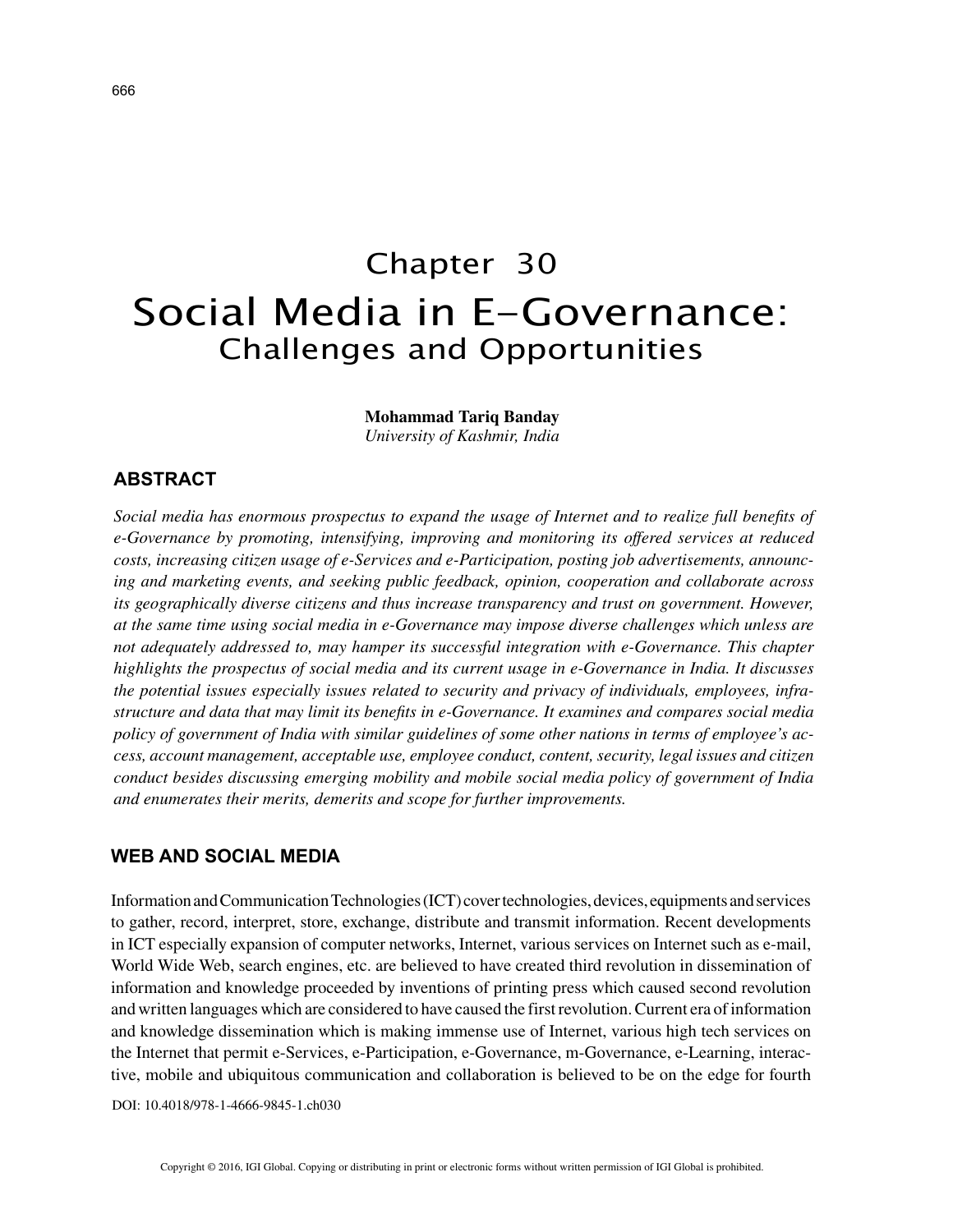revolution. Tim Berners-Lee developed World Wide Web and coined the term WWW in late 1980's. His research led to the development of various web technologies like HTML, HTTP, HTTPS, FTP, and XML besides, Search engine, Web Server and Web Browser. World Wide Web (WWW) or simply the Web consists of all the public websites connected to the Internet worldwide including the client devices that access the web content. The Web consists of worldwide websites containing organized information in diverse formats connected to the Internet. Web gave its users access to broad range of tools like organized content in diverse formats, Web Browsers, Search Engines, e-mail, discussion forums, bulletin boards, chart rooms, audio, animation and video resources. This was a significant development as it allows easy access and retrieval of information; however, it only offered retrieval of information (read-only Web) for users and is now referred to as Web 1.0 (Richardson, 2005). The Web and various services offered by it were utilized by government agencies, corporates and individuals for dissemination of information to public in a passive manner. A basic interaction in the form of asynchronous communication through email and synchronous communication through chat was also supported. A new trend of web applications often referred to as Web 2.0 (Anderson, 2007) that allows users to create and share information on the web and facilitates users to interactively collaborate with each other emerged from the year 2004. These applications neither create a new version of the World Wide Web nor did they necessarily refer to any updated technical specifications, however, these adopt open technologies or architectural frameworks to facilitate participative computing. Web 2.0 characteristics include participation, standards, decentralization, openness, modularity, user control and identity. The current technologies involved in its design include AJAX, API, embedding, folksonomy, remixing, RSS, CMS frameworks such as Ruby on Rails, and Drupal, Tag cloud, tagging, virtual architecture, Widget, XML, etc. Developments in Web technologies, web architectural frameworks and web browsers made it possible to develop Web applications that support collaborative user interaction and information sharing. These web applications often referred to as Web 2.0 provide users with deep and rich experiences. They make easier for people to find information and connect with one another online, allow users to create and share information on the web, and allow users to collaborate with others interactively. It harnesses the potential of the Internet in a more collaborative and peer-to-peer manner with emphasis on social interaction. Instead of passive use, users collaborate remotely using apps like Google Docs, Zoho, Open Goo, and E-mail etc. They communicate using e-mail, various instant messaging services, Facebook, Twitter and other social networking sites. Users organize and participate in events online. Users search opinion by searching Facebook, Twitter or even use RSS. Not only searching but also discovery using RSS and similar tools have been made possible. Web 2.0 referred to as read-write Web transformed Web from a passive provider of information to a social platform allowing users to interact, collaborate and participate in activities with each other by sharing experience and expressing their thoughts and opinions online. Owing to the read-write nature of Web 2.0, enormous amount of user generated content has been deposited on the Web and a larger portion of this data remains unutilized. It has been reported that 97% of users visit only top three search results (Foster Research, 2006) and thus often relevant data remains unused. To make efficient utilization of data available on the Web, technological advances in the Web are in process which has been given a lexical term Web 3.0 (Cabage & Zhang, 2013). Web 3.0 shall make searches faster and accurate. Web 3.0 shall be focused towards Semantic Web where Web tools shall aim at personalization, intelligent searches and behavioral advertising. Web 3.0 will be "Read-Write-Collaborate" in nature. Web 3.0 shall utilize Artificial Intelligence and shall have four key drivers namely distributed computing, extended smart mobile technology, collaborative intelligent filtering, 3D visualization and interaction (Wheeler, 2011). The enabling technologies such as web of documents, web browsers, social platforms, web of services,